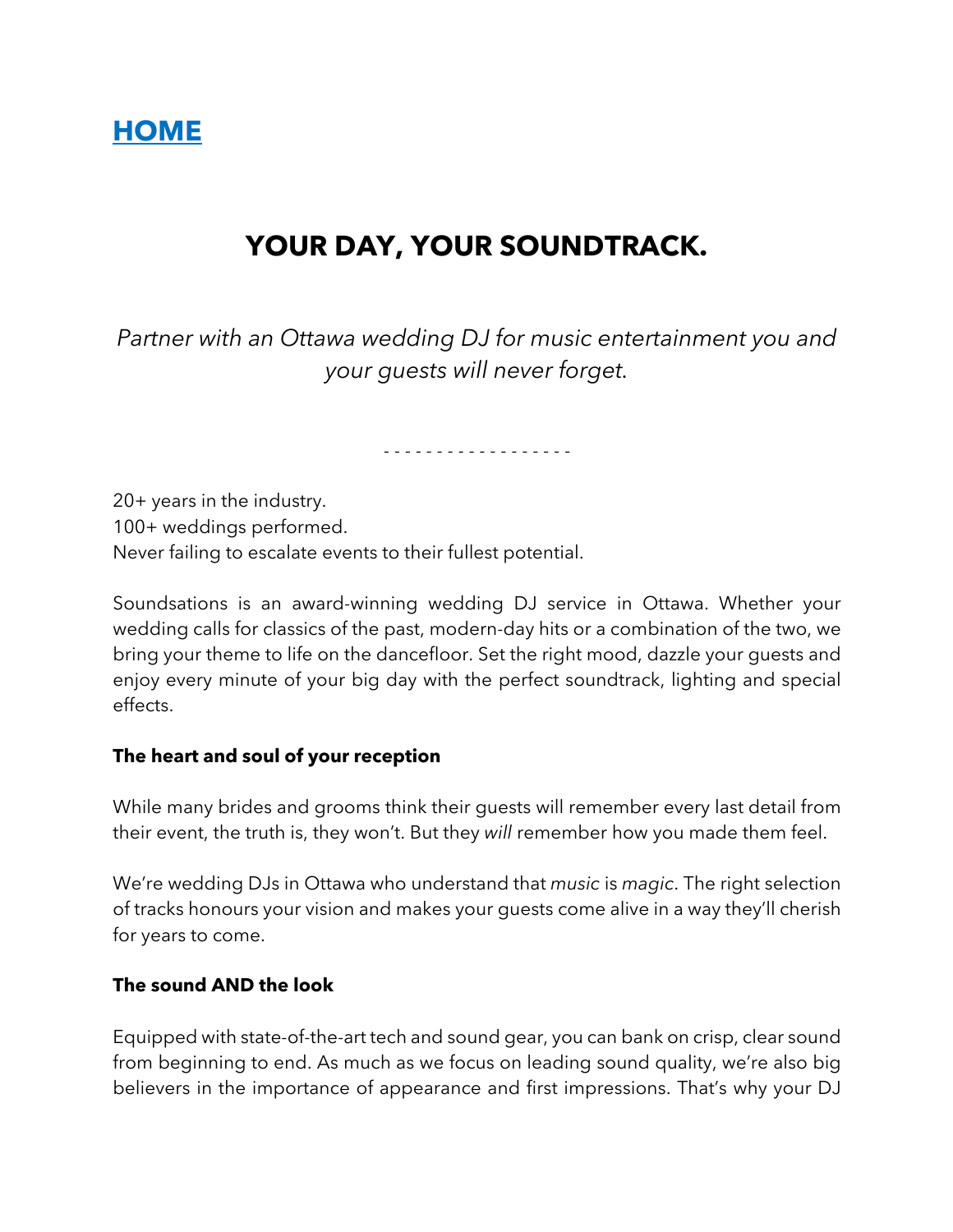dresses for the occasion and has a beautifully set-up, stunning display that oozes professionalism.

### **Exclusively Yours**

Your day, your DJ. When you book Soundsations for your wedding day, you benefit from exclusivity – all day long. No other weddings are booked on the same day so your DJ is able to give you the undivided attention and laser focus you deserve.

# **A personal touch**

No two weddings are the same, and no two soundtracks are either. One of our favourite parts about what we do is the personal connection we get to make with our clients. Your dedicated DJ takes the time to learn about you as a couple and then crafts the perfect complementary playlist for your mood-setting cocktail hour and exciting reception.

#### Learn more.

# **A package just for you**

Soundsations offers three wedding DJ packages for you to choose from. Each has a long list of inclusions for ultimate music entertainment, but is also unique in its offering so you can find what suits your wedding best. Add-ons let you customize your package a-la-carte, letting you arrive at a complete package that is everything you want it to be – because we never lose sight of the fact that this day is about YOU!

#### Learn more.

#### **In good hands**

Feel at ease. Know you're taken of. Get excited for what's to come.

This is what we do at Soundsations. You have a lot on your plate as your big day approaches, and we make sure you know that when it comes to one of the most important parts, we've got you covered. From planning together in advance, to making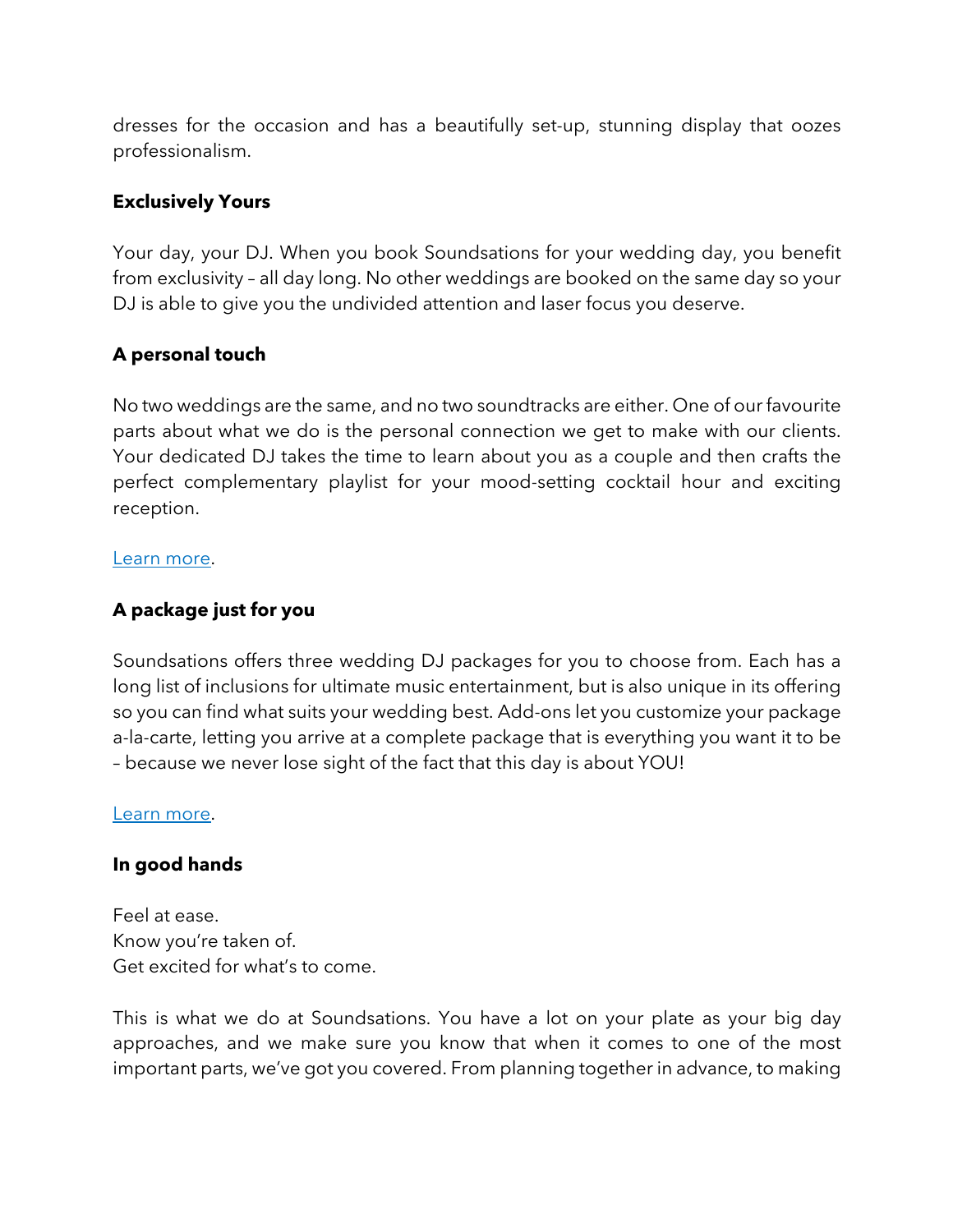finalizations, to double-triple checking and showing up ready to perform on the day of, we're a team of talented and passionate professionals through and through.

# **Tell us about your wedding. (It's what we love to talk about!)**

[Contact form]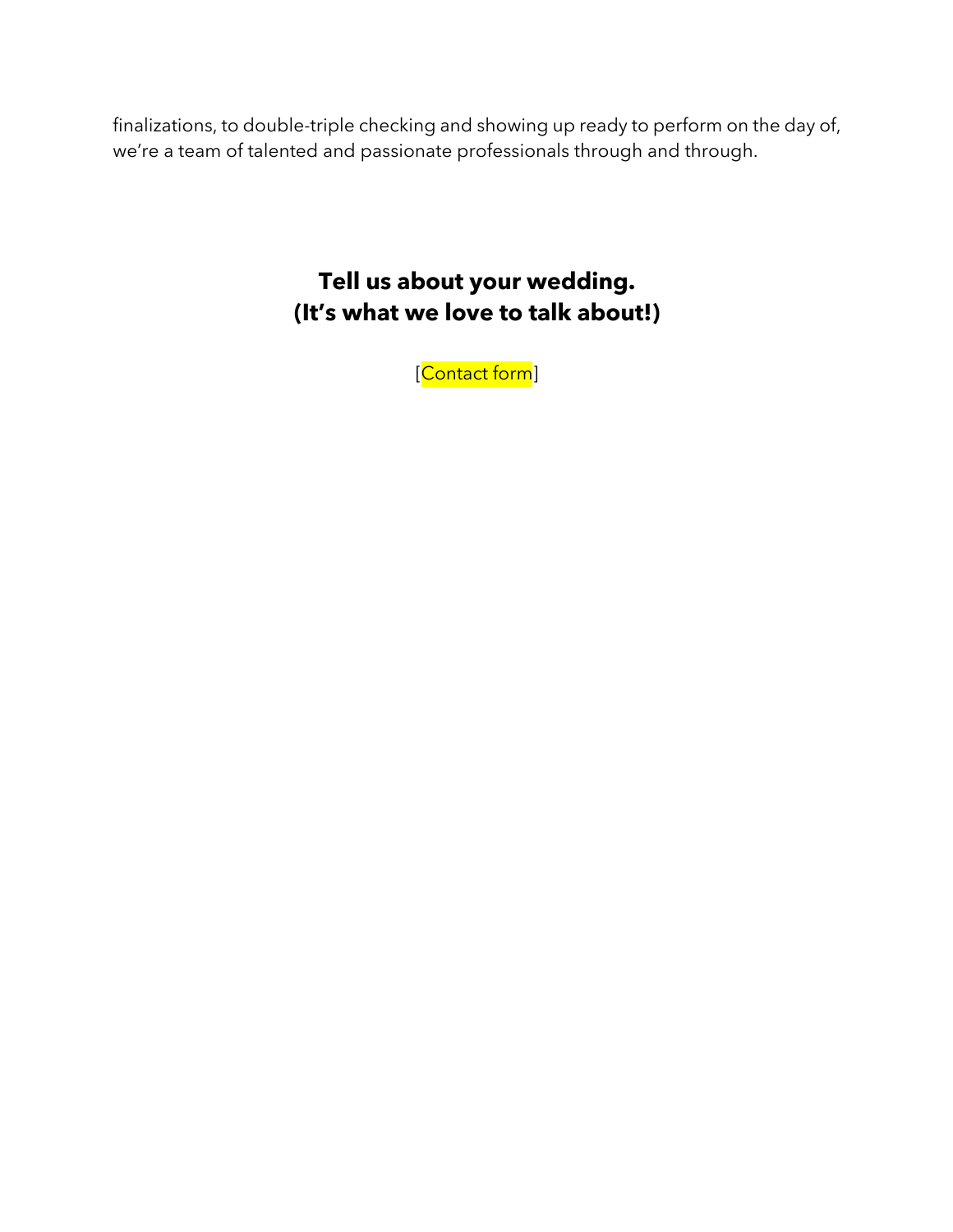

# **Great music makes us feel something we never forget.**

**- - - - - - - - - - - -**

Soundsations is an award-winning, professional wedding DJ service based in Ottawa. Whatever your plan, whatever your style, we're a team of talented and detail-oriented music fanatics who stop at nothing to make yours an unforgettable event.

#### **Meet the founder, DJ Mark**

For as long as he can remember, DJ Mark has had an insatiable passion for everything music. He first dropped the needle as a wedding DJ at a quaint little backyard reception and had everyone on their feet.

Mark founded Soundsations in 2009, and he hasn't looked back since.

#### **Decades of passion**

We've been in the industry professionally for over 20 years now, but our keen interest in music entertainment runs far deeper than that. When you bring Soundsations onboard, what you and your wedding stand to benefit from is exceptional client care, musical expertise and a massive repertoire of songs ranging from way-back classics to the latest chart-topping hits.

#### **A personalized approach**

At Soundsations, there's nothing we love more than connection. One of our favourite parts of the service we provide is the time we spend *before* the wedding day, working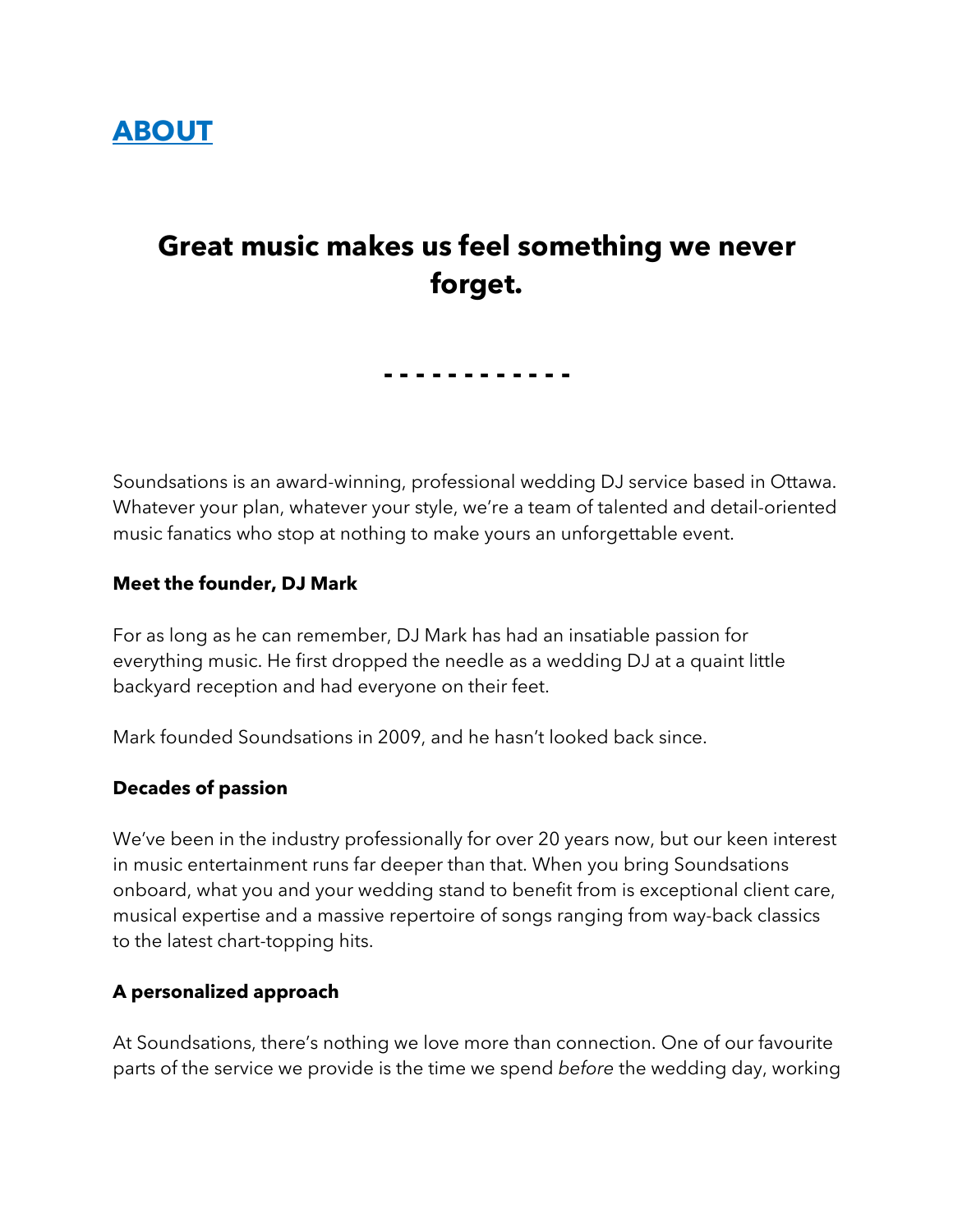closely with you to identify your vision, pinpoint your unique preferences and then carefully craft a music entertainment plan that leaves a lasting impression on people.

# **Bringing your theme to life**

Every wedding has a theme (even when it doesn't). Maybe your style is best captured by a compilation of retro 80s hits, the likes of R&B's finest talent in the 90s, or the best-of-2000s-hip-hop. Whatever the ideal music for your day, we plan ahead and compile your ideal soundtrack.

> Want to learn more? We love talking about our passion and experience.

> > Get in touch today.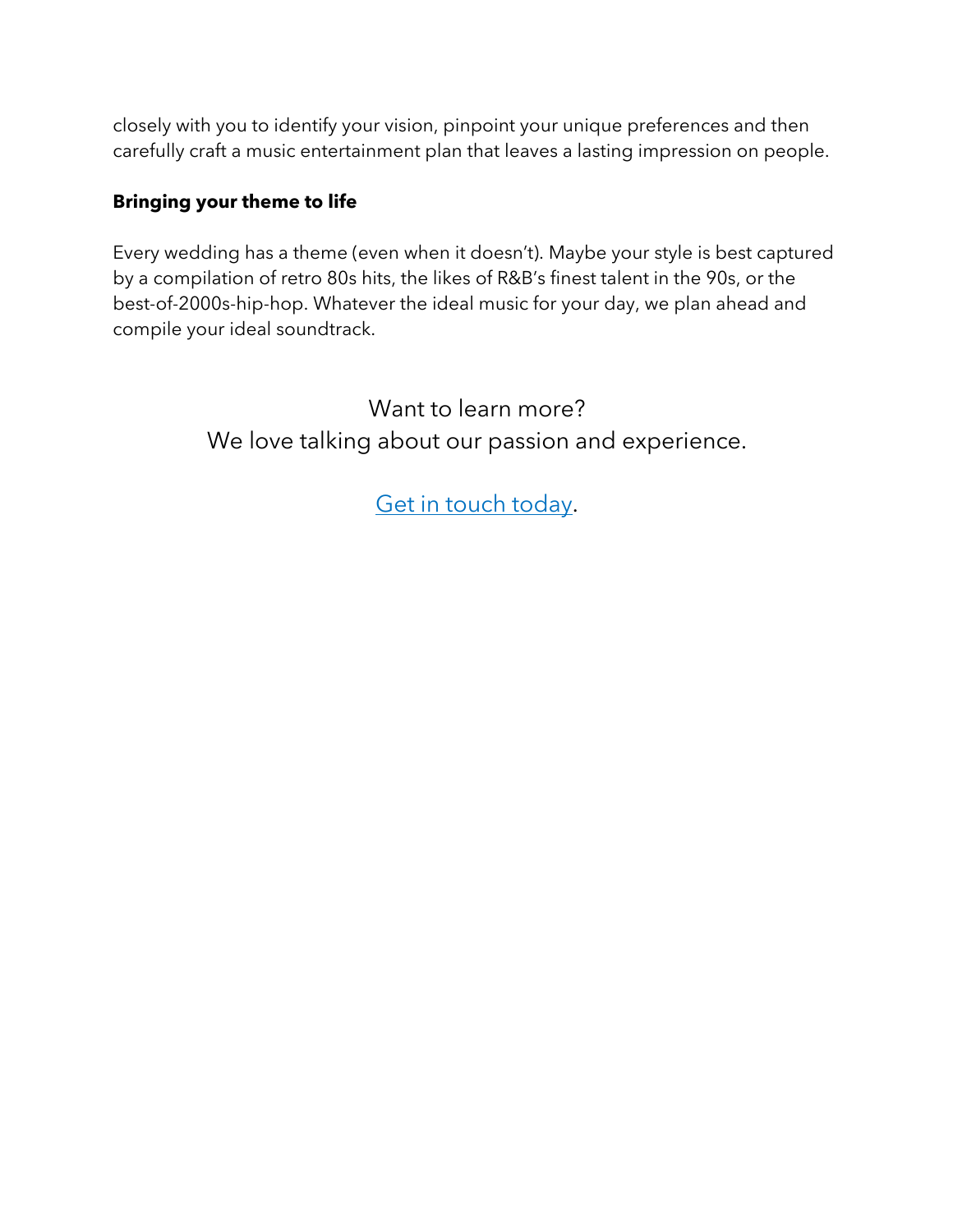# **DJ SERVICE**

# **Your big day is all about you. And the soundtrack for it should be too.**

# *Bring a professional Ottawa DJ wedding service onboard.*

The music entertainment at your wedding is one of the most important aspects of your day. It's the part that sets the mood and ignites people's emotions as they share in your extraordinary celebration.

Here at Soundsations, we take that very seriously.

# **Friendly, approachable and professional**

From the first time we talk, right through to the execution of our master music plan on the day of your wedding, Soundsations works diligently and amicably. It's our goal to make you feel well cared for at every stage of the process. There's no comment you can't make or question you can't ask. We regularly connect and collaborate as your Ottawa wedding DJ partners, both behind the scenes and right there with you on the big day.

#### **The attention you deserve**

When we book your wedding, the day is exclusively reserved for you. That translates into dedicated service and undivided attention to ensure that your event is executed seamlessly, with the level of focus and passion that are synonymous with the Soundsations name.

#### **Wedding DJ service packages**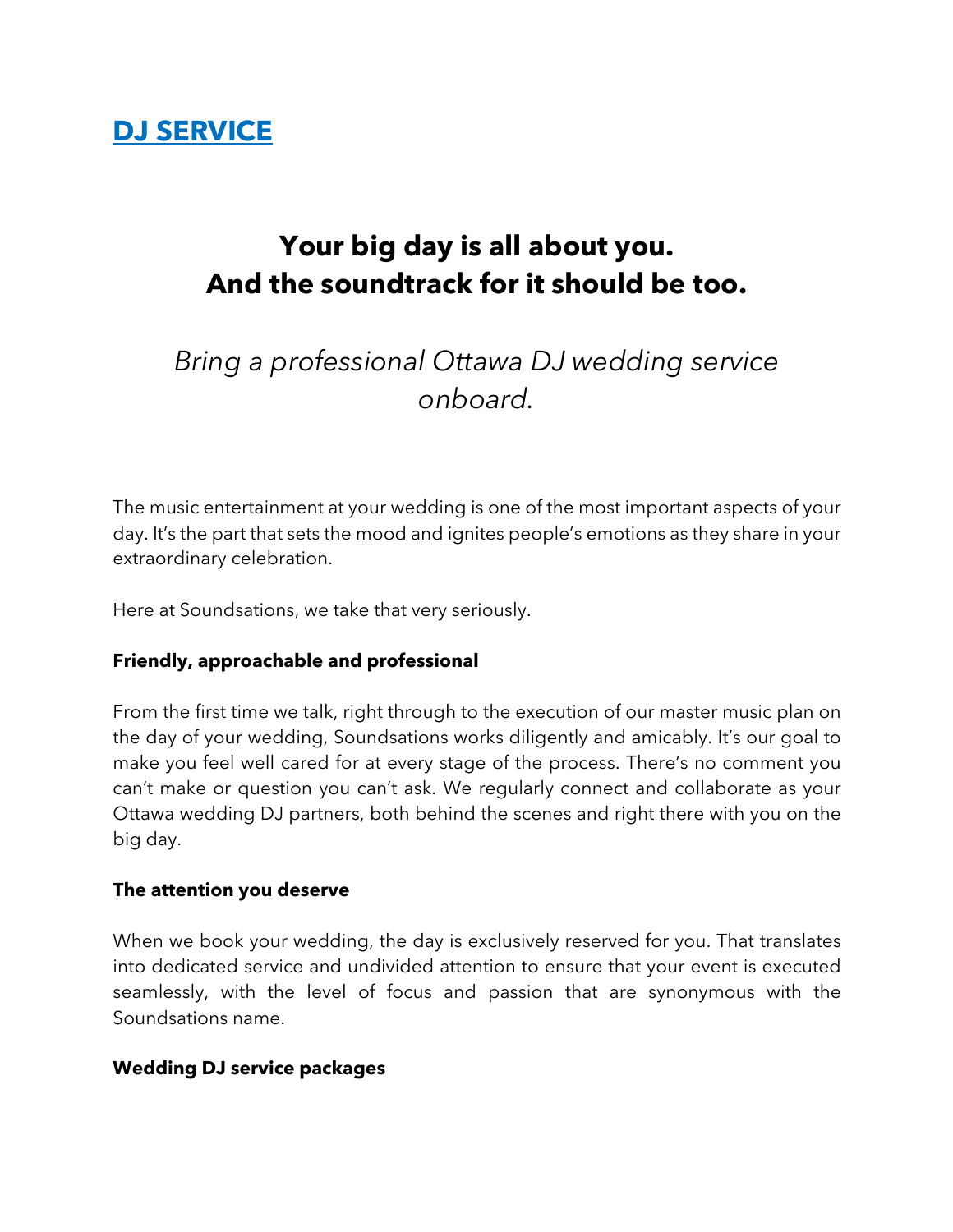Choose the package that suits you best.

# **SIGNATURE PACKAGE**

8 hours of personalized music Essential lighting package (dance floor lighting effects to energize your reception)

# **ENCORE PACKAGE**

8 hours of personalized music Intelligent lighting package (moving head fixtures, taking your event to the next visual level)

# **FOREVER PACKAGE**

8 hours of personalized music Intelligent lighting + room décor lighting package (wall wash lighting to accent all the right areas)

# **Included in every DJ service package**

All packages are loaded with the following.

Here's how it works.

# **1. DJ consultation**

Our first meeting is a no-obligation consultation. We get to know each other and Soundsations tells you all about our wedding DJ services in Ottawa, how the process works and what you can expect from us.

# **2. Planning and support**

Right from day one, you work with your exclusive wedding DJ. Enjoy unlimited planning support via phone, email and video conferencing as you collaboratively get ready for the big day. At this stage, you get sound advice, song selection assistance and a fully organized timeline so your wedding day flows smoothly.

# **3. Customized cocktail and dinner music sets**

Choose from a wide variety of music options ranging from all-time favourite classics from years past, to sizzling-hot, cutting-edge tracks and remixes on the radio today. Bringing a unique theme to life? We'll create a specially-themed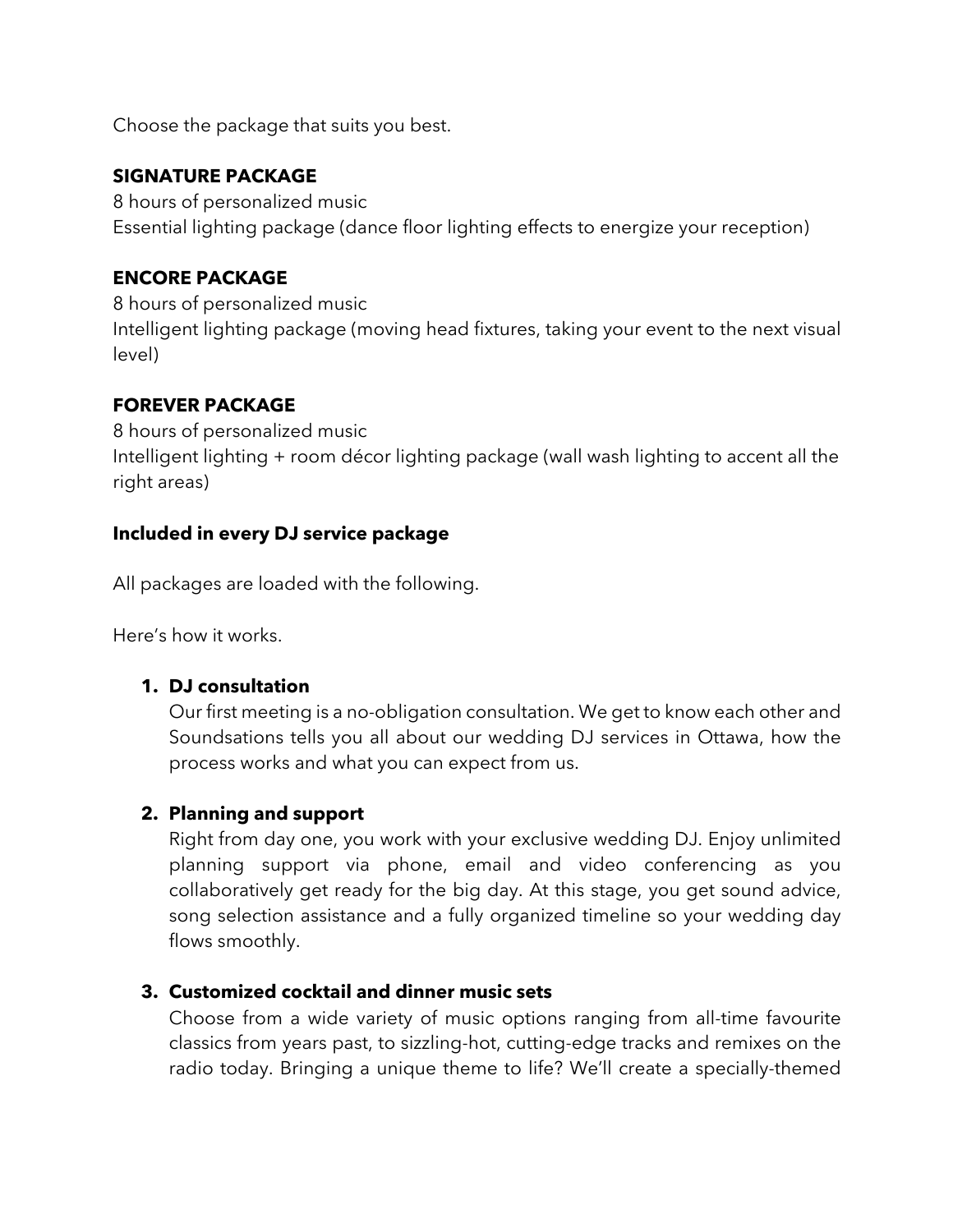cocktail hour for you! No matter what your desires, our DJ is there to help you plan accordingly all the way through.

## **4. State-of-the-art sound system, backup equipment and wireless mic**

Not only do we sound sharp, but we look sharp too. Our professional DJ booth is like no other in the Ottawa wedding scene, featuring a 55" 4K UHD screen for your photo or video montage, custom monogram, and so much more. We use nothing but high-end tech to give you that crystal clear, quality sound all night long.

## **5. Online wedding planning platform**

We equip you with a comprehensive online wedding planning platform and dedicated client area. Log in anytime to work with helpful planning forms, browse our extensive music library, submit song requests, create your event itinerary and directly communicate any other details about your upcoming reception.

## **6. Final check-in**

Two weeks before your wedding, your DJ will be in contact to review the flow of the reception, confirm your lighting and sound choices, and walk you through the preplanned soundtrack.

#### **7. Time to enjoy!**

On the big day, it's time for you to relax and relish in every minute. Your wedding music entertainment will roll out exactly as planned. All that's left for you to do now is celebrate!

#### **Custom add-ons for that little something extra**

Need something else? Looking for a customization?

No problem. We're here to accommodate.

# **Ceremony music and sound**

Soundsations provides expert onsite music coverage for wedding ceremonies, too. We can plan and mix relaxing, mood-setting music as your guests arrive, combined with the perfect rendition as you walk down the aisle.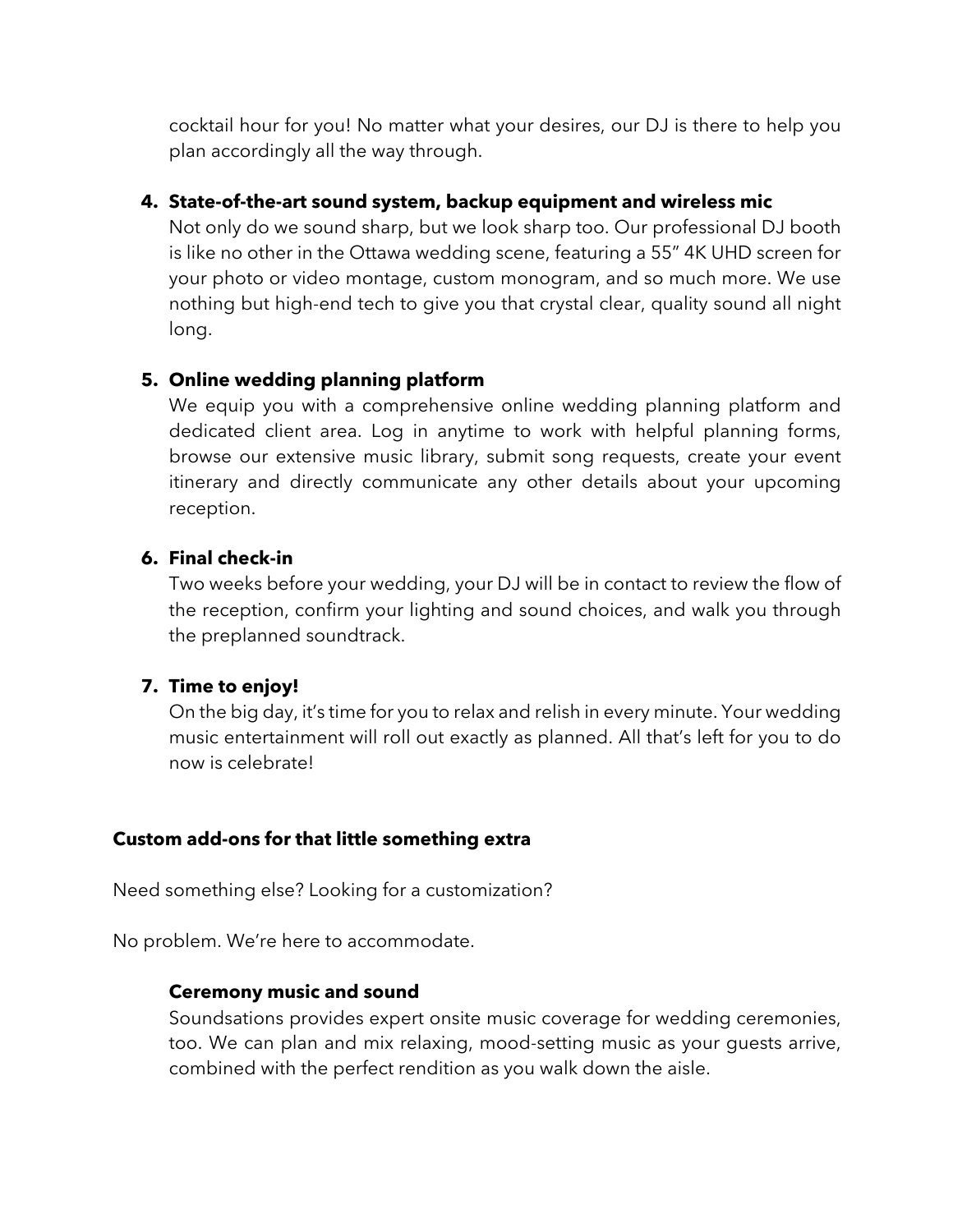## **Dancing on Clouds**

The day is already a dream come true, and we like to make it look like one, too! Our odourless dry ice machine produces a thick white fog at floor-level around you and your special someone as you share the dancefloor together for the first time as a married couple.

## **Room décor lighting**

Lighting is a polishing touch that gives your wedding that special edge of class and excitement. From unique colour schemes, to full lighting towers, Soundsations is equipped and experienced in the design and delivery of complete room décor lighting packages.

#### **Presentations**

WOW your guests with stunning visual presentations throughout your wedding at our custom DJ table equipped with a 55" 4K UHD TV.

# **Ready for our no-obligation consultation?**

[Get in touch]